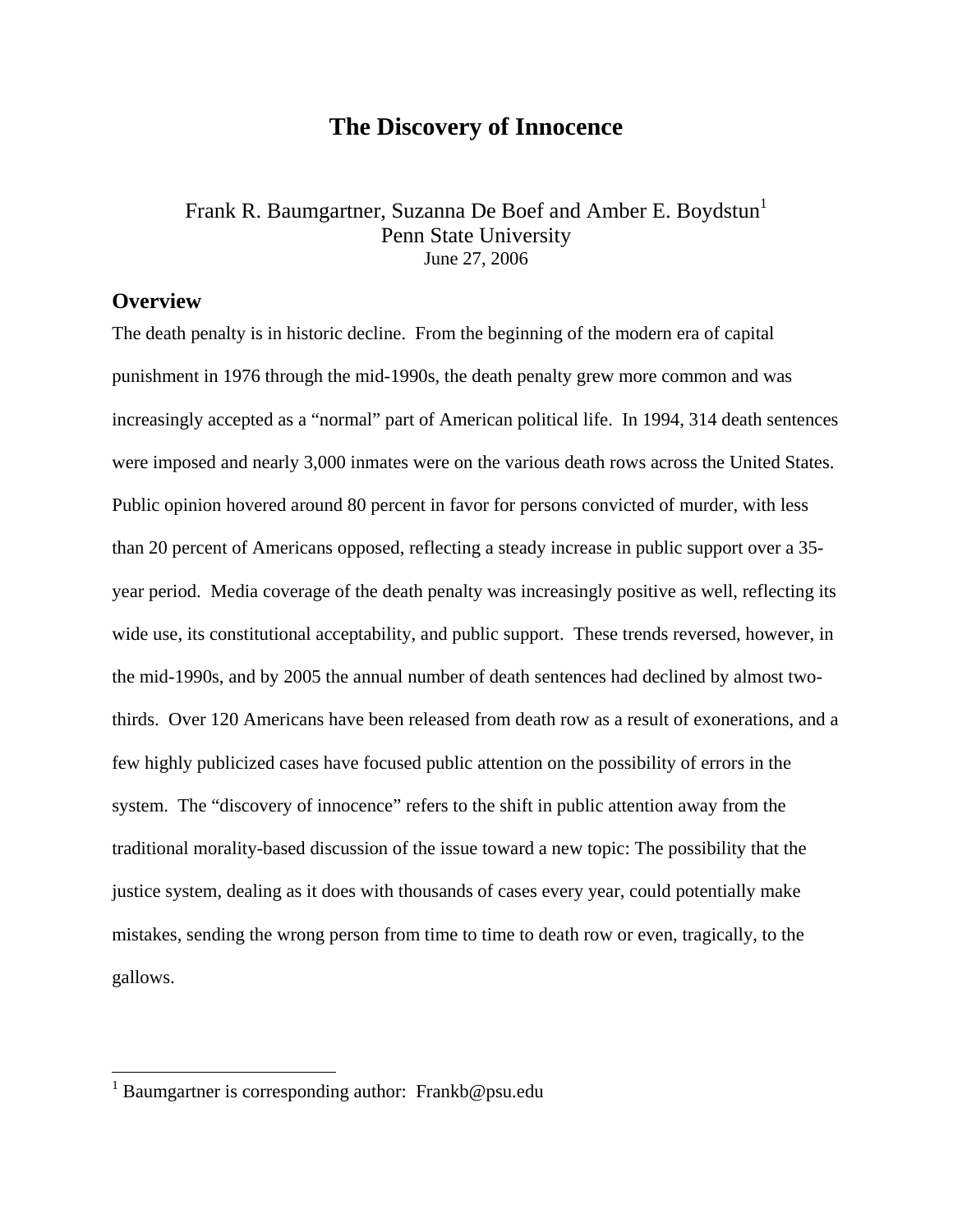In this book, we offer an explanation of one of the most dramatic and unlikely policy reversals in modern times. After all, a solid majority of Americans support the death penalty and few politicians are anxious to appear "soft on crime." Further, those who stand to benefit most directly from an abolition of capital punishment are often notorious killers, brutally insensitive to the lives of others. As convicted felons, they do not have the right to vote. The collection of activists who have campaigned for changes in death penalty laws is made up of public defenders, criminal defense attorneys, and a few student-dominated organizations in law and journalism schools at a small number of universities. There is no broad social movement in favor of criminal justice reform. (This is not to say that important religious constituencies are unconcerned with the issue; many general human rights groups are involved with the issue, and some major ethnic and minority groups have long been concerned with criminal justice reform and the death penalty. None of these organizations has made this a fundamental priority, however, and the major voices on the issue are specialized, not general organizations.) A majority of Americans continually report support for the concept of a sentence of death for those convicted of murder, even though many states never impose the death sentence and the vast majority of murderers never face a death sentence in spite of their crimes. Further, the constellation of forces traditionally cool to the idea of death-penalty reform includes many politically powerful actors including prosecuting attorneys and Attorneys General as well as the US Department of Justice and a majority of members of the US Supreme Court.

Social and political trends are not particularly favorable to the "innocence" movement: The number of Americans affiliated with evangelical Protestant denominations has increased over the past 30 years, for example, while affiliations with traditional liberal denominations have declined. The post-9/11 war on terror has justified many restrictions on civil liberties and the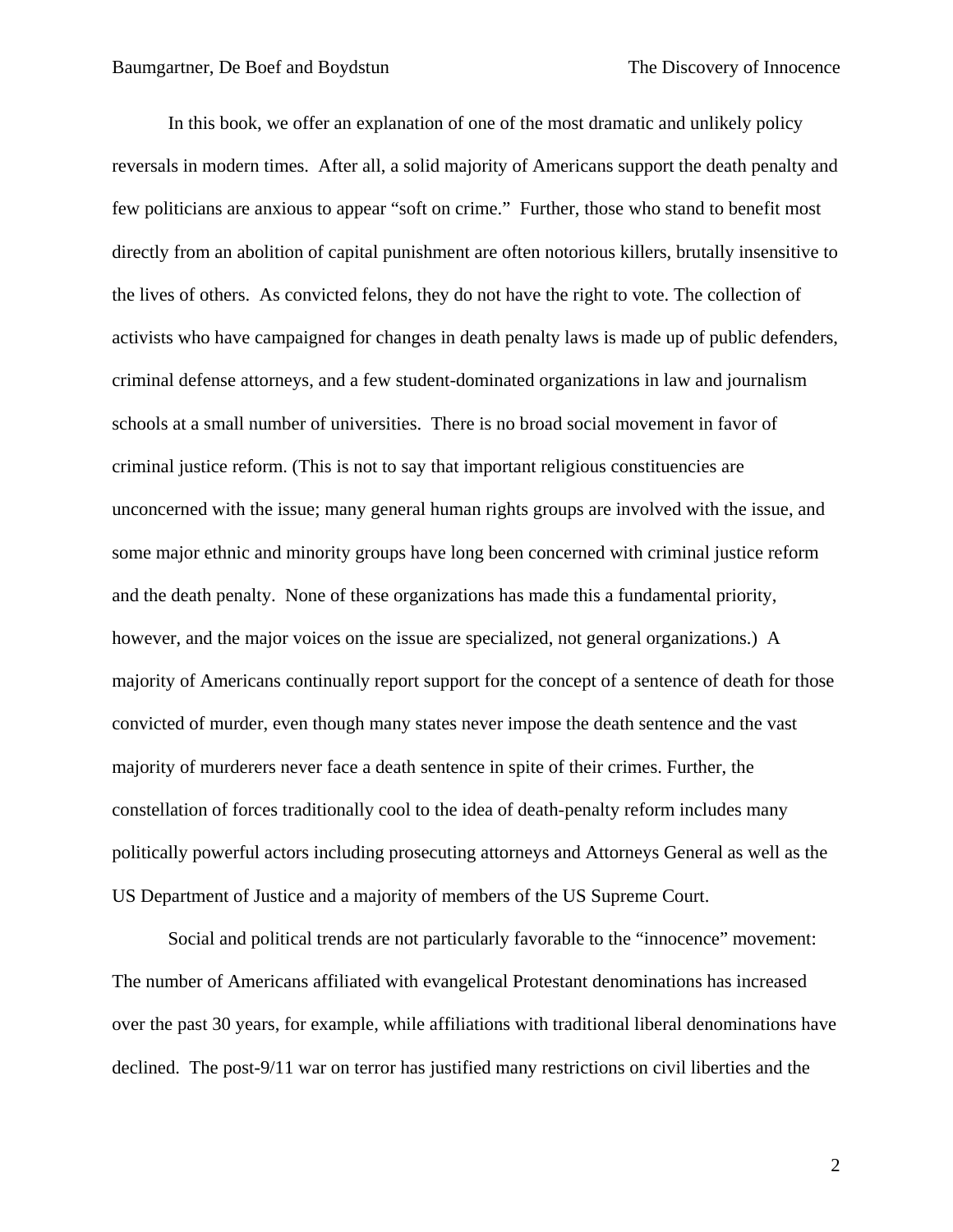rights of those accused of crimes, and the federal government has sought the death penalty in several high-profile cases including that of Al-Qaeda sympathizer Zacharias Massaoui (unsuccessfully) and Washington-area sniper John Muhammad (successfully). Finally, for much of this period, the President has been a former Governor of Texas who during his time as Governor commuted only one death sentence while presiding over the nation's most active death chamber.

In fact, despite the various reasons why this may be a surprise, the death penalty debate has been completely transformed over the past ten years. The new argument diverts attention away from theoretical issues of morality to focus simply on the possibility of errors in the criminal justice system. No matter what one thinks about the death penalty in the abstract, this new argument goes, evidence suggests that hundreds of errors have occurred in spite of safeguards designed to guarantee that no innocent people are executed. As attention has shifted from the long-dominant morality argument to the innocence argument, other concerns have risen as well: Is the death penalty effective; is it worth its high financial cost; is life-without-parole a more appropriate sentence; could we design a set of judicial procedures that would guarantee no errors?

We have two goals: First, to understand why the new innocence argument has been so effective and to demonstrate that effectiveness in changing US public opinion and public policy; and second, to tether our discussion of this important issue to a theoretical understanding of issue-definition more broadly. The death penalty, like abortion, is a moral issue on which most Americans' views are solidly fixed. Further, a consistent majority of Americans are in favor of the death penalty. But the death penalty, like any other issue of public policy, is multifaceted. It includes questions of morality, efficacy, constitutionality, fairness and equity of its use, etc. We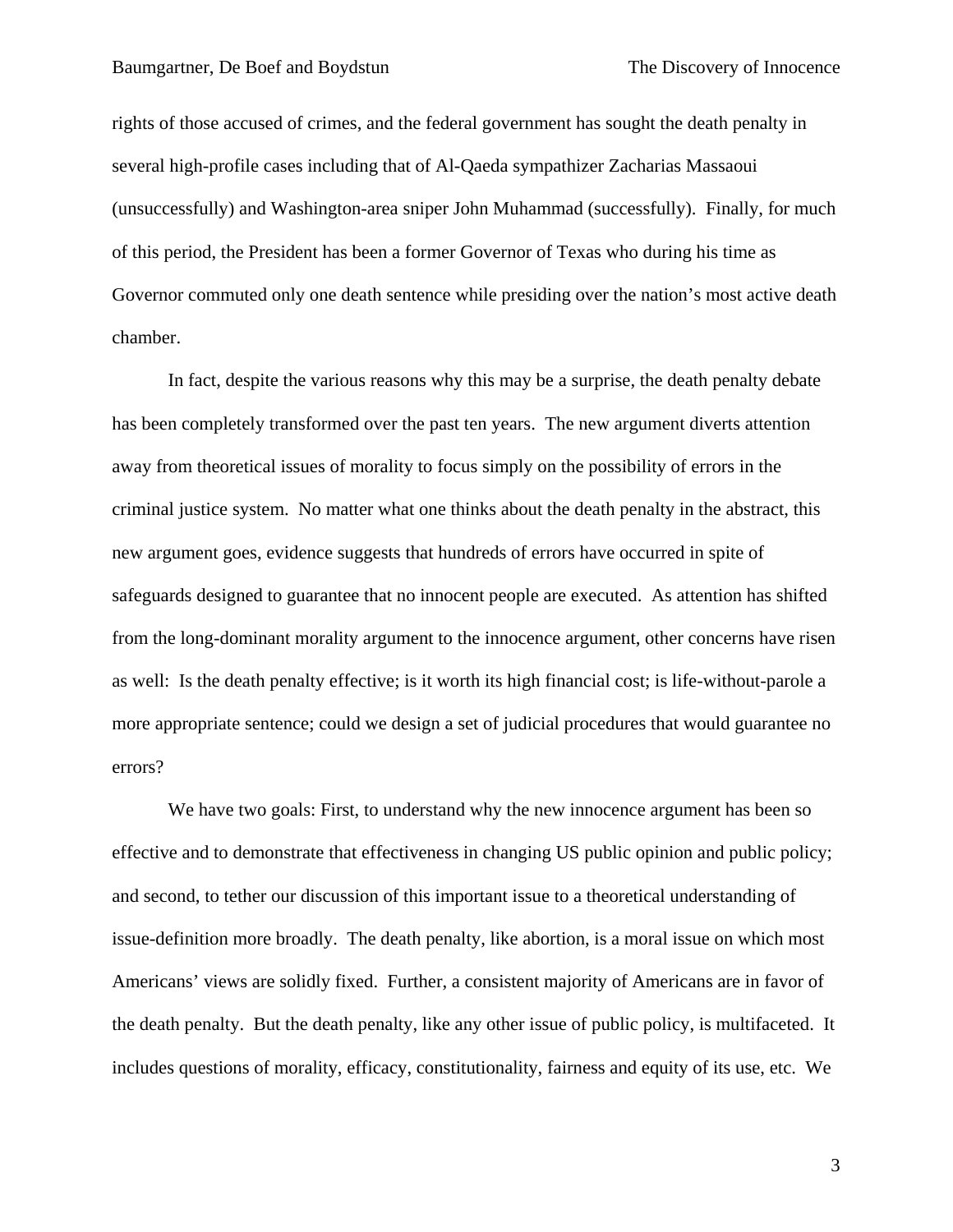trace media coverage of the issue back to 1960 and show dramatic changes over time in which of these arguments have been most common during different periods. We document the unprecedented rise in attention to the "innocence frame" beginning in the mid-1990s and show, statistically, how this shift in the nature of public discourse has driven changes in public opinion and in policy outcomes. By understanding how the death penalty has been reframed, we illustrate the importance of framing and attention-shifting in American politics more generally and show how these factors affect not only public opinion, but the direction of public policy as well. American constitutional law concerning the death penalty is being transformed by a shift in attention. Public opinion is shifting because of the rise of a new frame.

We demonstrate how the structure of political conflict surrounding the death penalty has been transformed by a self-reinforcing process that is likely to continue in the future. A "tipping-point" has been reached where changes in public understanding have begun to induce further changes in policy which in turn reinforce those same changes in public understanding. Studies of tipping points and social cascades are fundamental to many areas of social science ranging from models of residential segregation to cultural fads to momentum associated with candidates for office during a political campaign. The death penalty illustrates these ideas well. A self-reinforcing process generated greater and greater acceptability of the death penalty for almost 30 years beginning in the mid-1970s as Americans became more and more accustomed to capital punishment. Then a new cascade began in the 1990s, following a similar process but with opposite results: The new focus on innocence has generated public doubt, official caution, powerful individual stories of exoneration, and fewer death sentences, in a self-perpetuating cycle. Tipping-points and social cascades are by their nature unpredictable, but the continued operation of a system of self-reinforcement allows us to conclude with some predictions about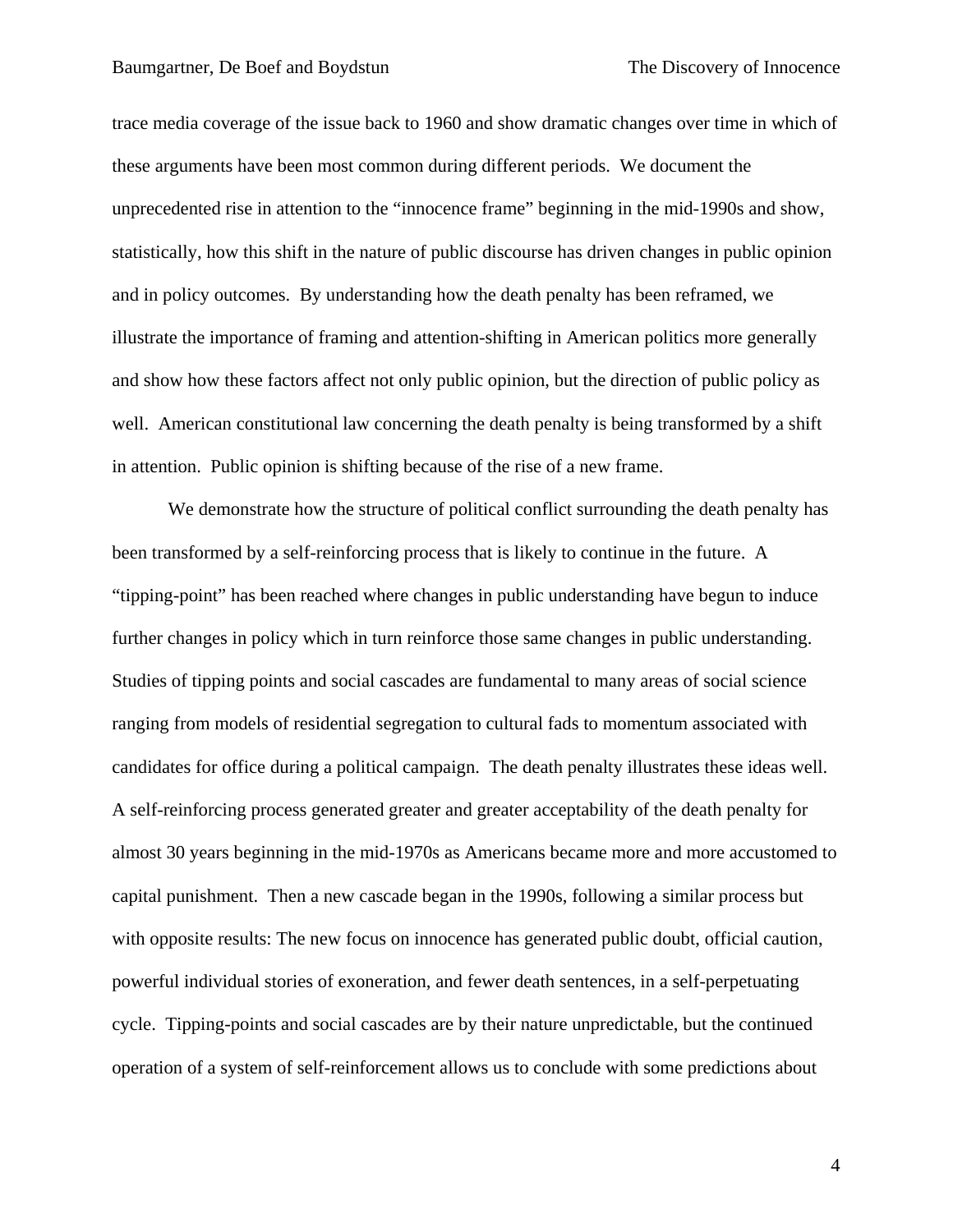future developments. Increased attention to "innocence" may well be questioned by some, but it will continue to dominate the discussion, with the effect of lowering, for the foreseeable future, the number of death sentences we can expect to see, nationwide. Powerful forces of momentum ensure that the current decline in death sentences will continue.

Our focus on the history and future of the death penalty debate ensures that our book will be broadly of interest to all those concerned with the future of the death penalty in America. Our focus on the larger theoretical questions of agenda-setting and issue-definition, along with models of opinion on this issue and related public policy, ensures the attention of social scientists. We center our theoretical discussion on a number of themes. First, ours is the first book-length treatment of the dynamics of attention-shifting, following on the work of Bryan Jones and Frank Baumgartner in *The Politics of Attention* (2005). They argued that when dealing with multidimensional and highly complex issues of public policy, political institutions will be affected by over-attention to the status-quo definitions of the issue, which inevitably will be incomplete rather than comprehensive. When problems associated with unmonitored dimensions of the issue accumulate, they are likely to be ignored. As they are ignored they often continue to grow. Eventually, the pressure may build up enough to overcome the friction associated with this process. When this occurs, attention can suddenly shift to a new dimension of evaluation, justifying a dramatically different policy output. Policies shift not smoothly in response to changing social inputs, but in a disjointed manner associated with threshold effects, information cascades, and friction. Jones and Baumgartner laid out these ideas theoretically, illustrated them with a number of short case studies, and tested them more systematically with a large-scale statistical analysis relating to entire populations of public policy outputs across the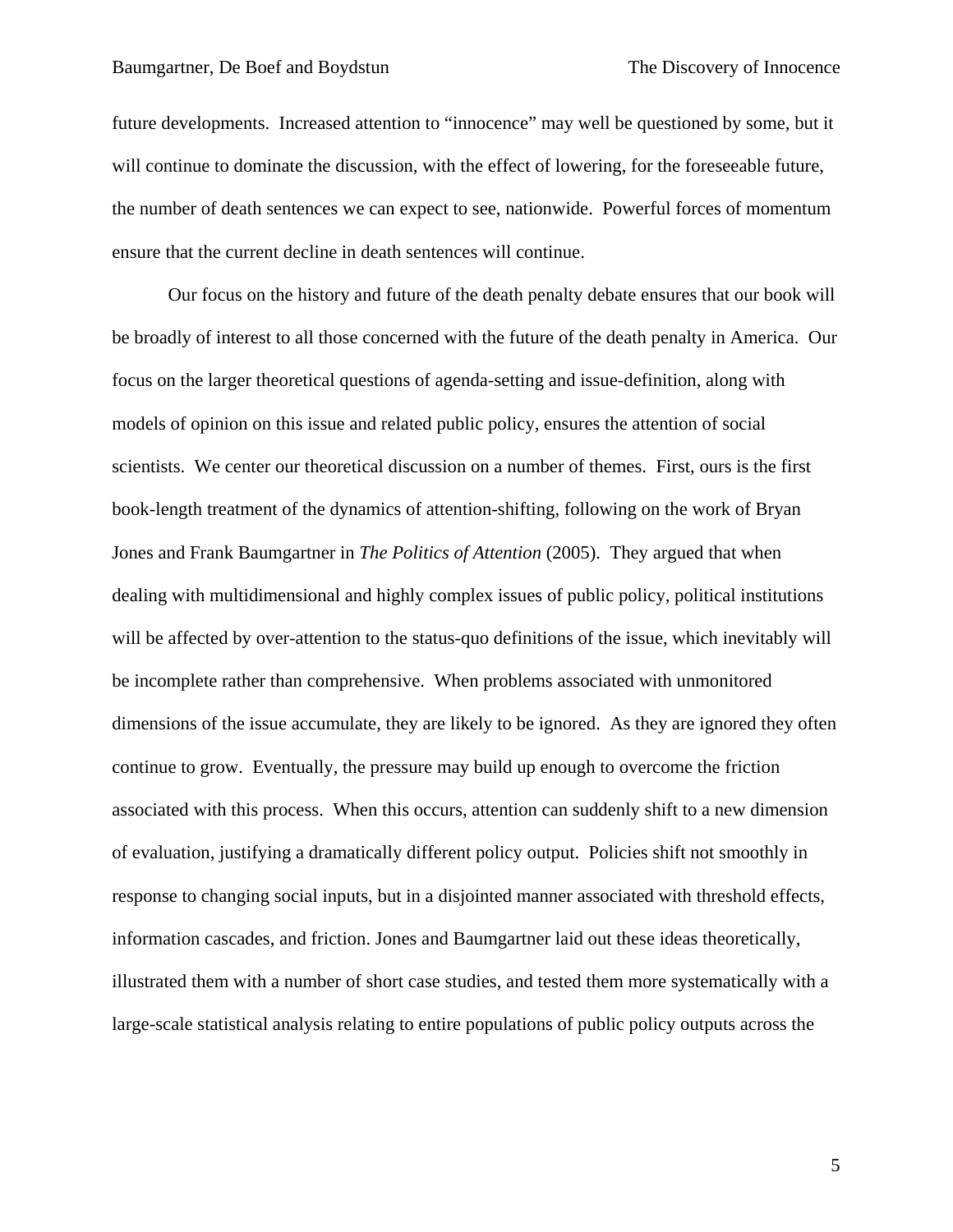entire federal government. These ideas are similar to but expand on existing literatures dealing with social cascades and tipping points.

We use Jones and Baumgartner's work as a theoretical framework to explore the dynamics of issue-definition. Our broad interest is in developing a more detailed understanding of the mechanics of framing—how and when frames gain traction in the political landscape. Here, we offer a theoretical litmus test by which to assess whether a given frame has the potential to wield significant influence on public opinion and public policy. Specifically, we identify three key criteria—salience, resonance, and persistence—that allow a new frame to gain enough attention to reach a tipping point, changing the way the entire issue is understood and thereby affecting public opinion and public policy. Thus, we explain how issues are reframed in much grater detail than in earlier work, and we develop a methodological approach to measuring issue-definition that can be used in other cases.

We apply our theories and our methods to a single issue of great importance, tracing the capital punishment debate in America for over 45 years of its history. In doing so, we offer the first issue-level demonstration of Jones and Baumgartner's theories—a play-by-play look at how even in this "hardest case" of an issue so entrenched in history and public opinion, information cascades can produce a dramatic redefinition of the issue. We show the death penalty's complexity and how public discussion of it tends to be simplified, focusing during some periods on one aspect of the issue and during others on a different aspect. We show powerful shifts in public policy outcomes as US policy toward the death penalty has changed many times since 1960, when we begin our study. Most importantly, we show that the new innocence frame is: 1) unprecedented in its strength compared to previous understandings of the issue; 2) powerful in its effects on public opinion as well as on policy outputs; and 3) *more* powerful in these effects even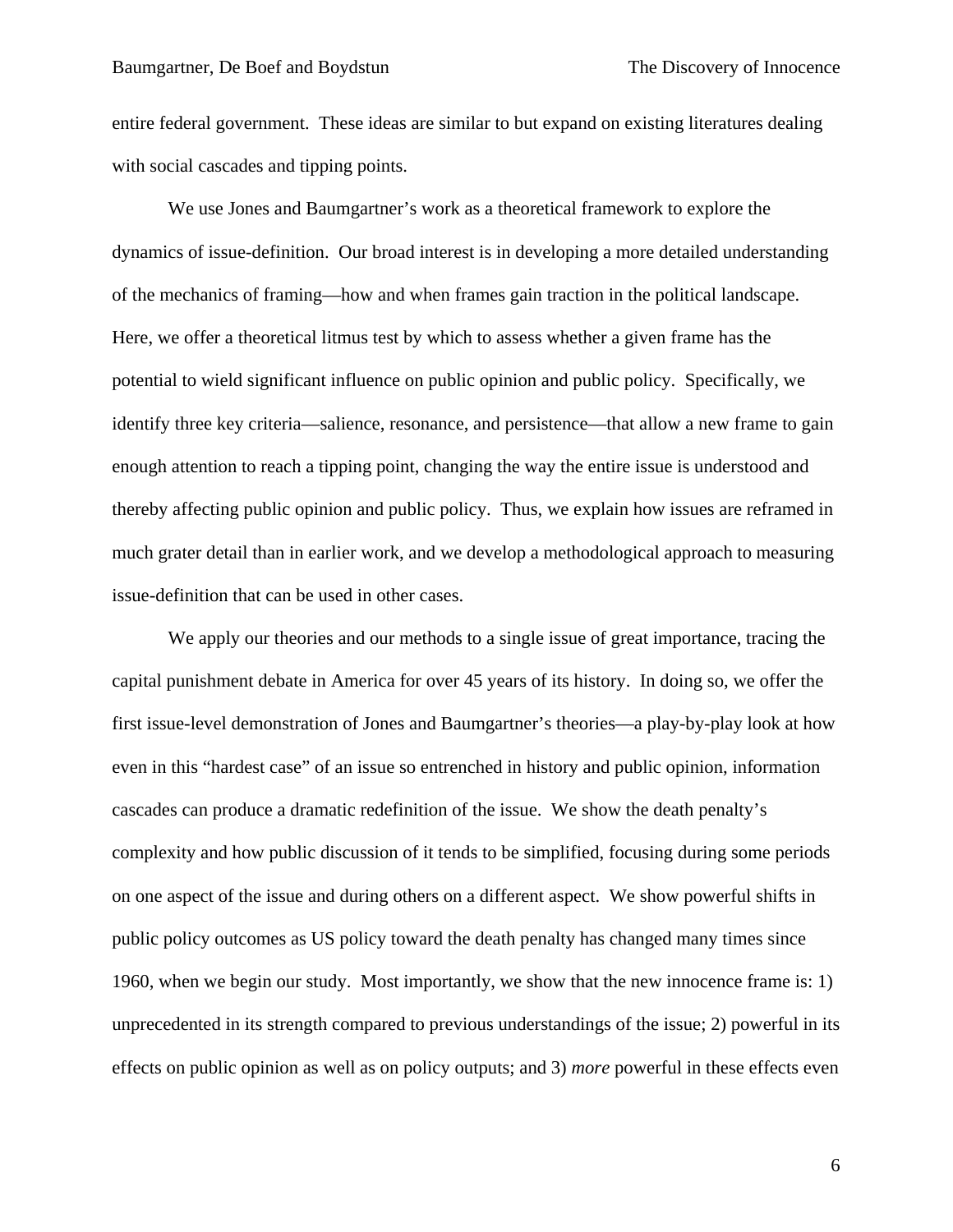than underlying social trends, such as the murder rate or other reasonable rival explanations. Our substantive point is to understand the death penalty and our theoretical point is to understand the nature of policy change. Policy change stems from attention-shifting. The practical consequences of this for those interested in the death penalty debate are fundamental: As long as attention continues to focus on issues of innocence, trends will continue toward less and less public support and official sanction of the practice.

Second, our analysis is highly statistical even if we present our results in the simplest possible language, make ample use of easy-to-understand graphs and charts, and illustrate our discussion with examples of individual cases of exoneration and innocence. We develop new methods for the study of issue-definition and framing and believe that these techniques can be used widely across fields in political science. We go into considerable detail on how to use media coverage to trace attention to the various component arguments associated with a given debate, and we develop new techniques to determine which arguments "resonate" or gain greater attention than others. We show the similarity of media coverage across more than a dozen different media outlets, and we link our data on media coverage and framing to statistics on the severity of the underlying problems, public opinion, and policy response using multivariate timeseries analysis. Thus, we expect our primary audience for the book to be those with interests in the substance of the case of the death penalty itself. However, there will be substantial readership with more general interests in the processes of public policy, political change, agendasetting, issue-definition, and framing, including both theoretical arguments about how these processes occur as well as in the methodologies that can be used to study them systematically over time.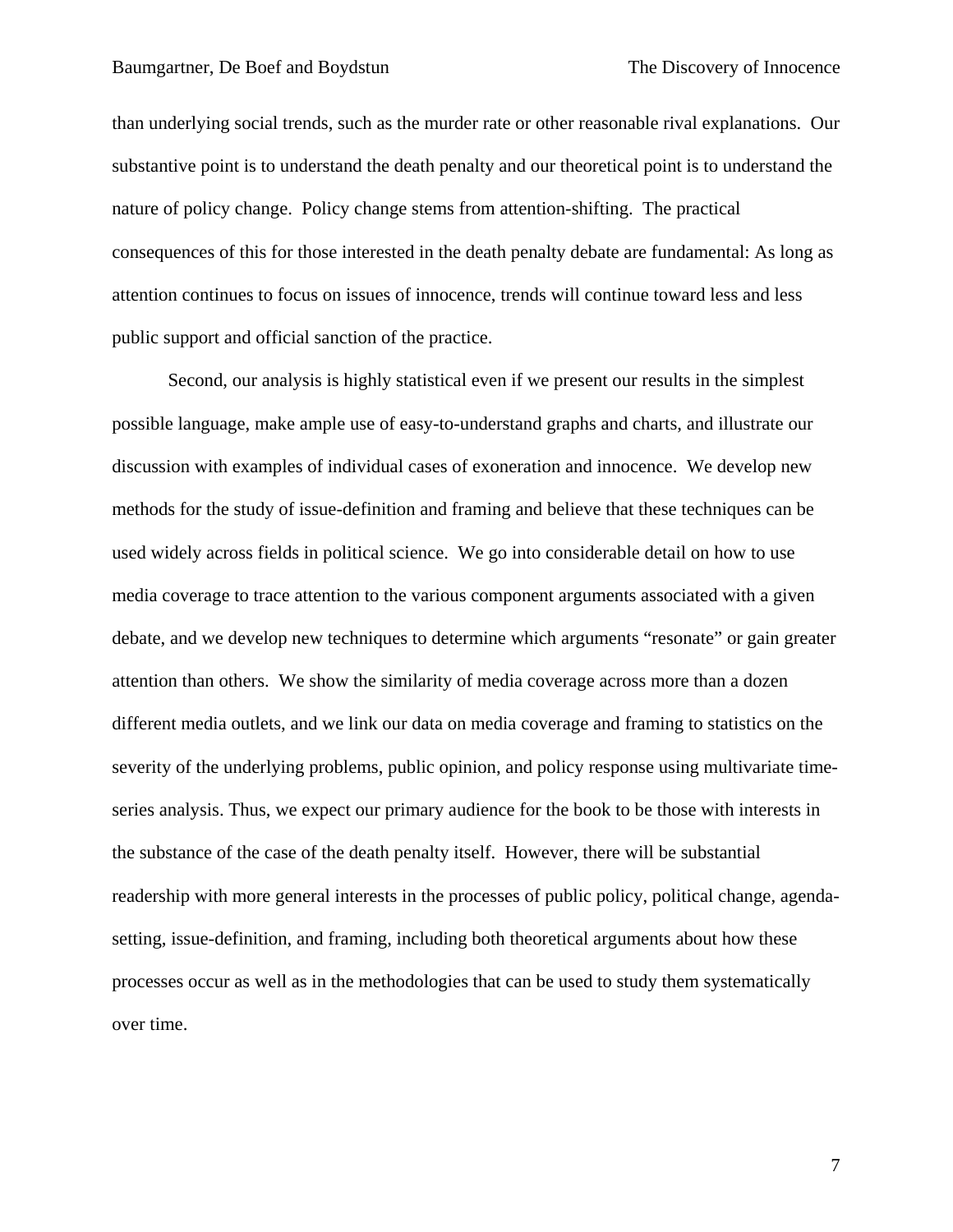### **Chapter 1: Introduction/Theory**

The first chapter lays out the central question that motivates this book: Has the death penalty debate in America been transformed, and if so how did this happen? What will be the impacts of the transformation? The chapter presents the theory of attention-shifting as it relates to the death penalty, and describes in general terms the various arguments or dimensions associated with the death penalty over time, from morality to constitutionality to innocence. Most of the material to be discussed here is outlined above. The chapter makes significant use of case material and illustrations drawn from examples of the most newsworthy events associated with the debate over the period from 1960 to present, with special emphasis on the period of the 1970s, when the moratorium was imposed, and the 1990s, when the innocence argument gained traction.

### **Chapter 2: The Death Penalty Debate in America**

This chapter traces the evolution of capital punishment since 1945, with special focus on the periods surrounding the 1972–1976 moratorium and the post-1994 innocence frame. We chronicle the shifting political landscape of the death penalty debate, marking landmark events and Supreme Court decisions. We give descriptive statistics on the annual numbers of capital convictions, death row inmates, executions, and exonerations over time, mostly in charts and figures. We assess the geographical and racial distributions of these numbers as well as the ratio of federal to state cases. We also give a brief description of how public opinion has shifted over time. The chapter makes heavy use of the large literature on the history of the death penalty, referring the reader to these studies rather than repeating the themes found in other books and articles. The chapter focuses on issues chronologically and is designed to provide the basic background information associated with the issue so that the reader understands, up front, the history of the issue and in particular how trends in the number of death sentences, the size of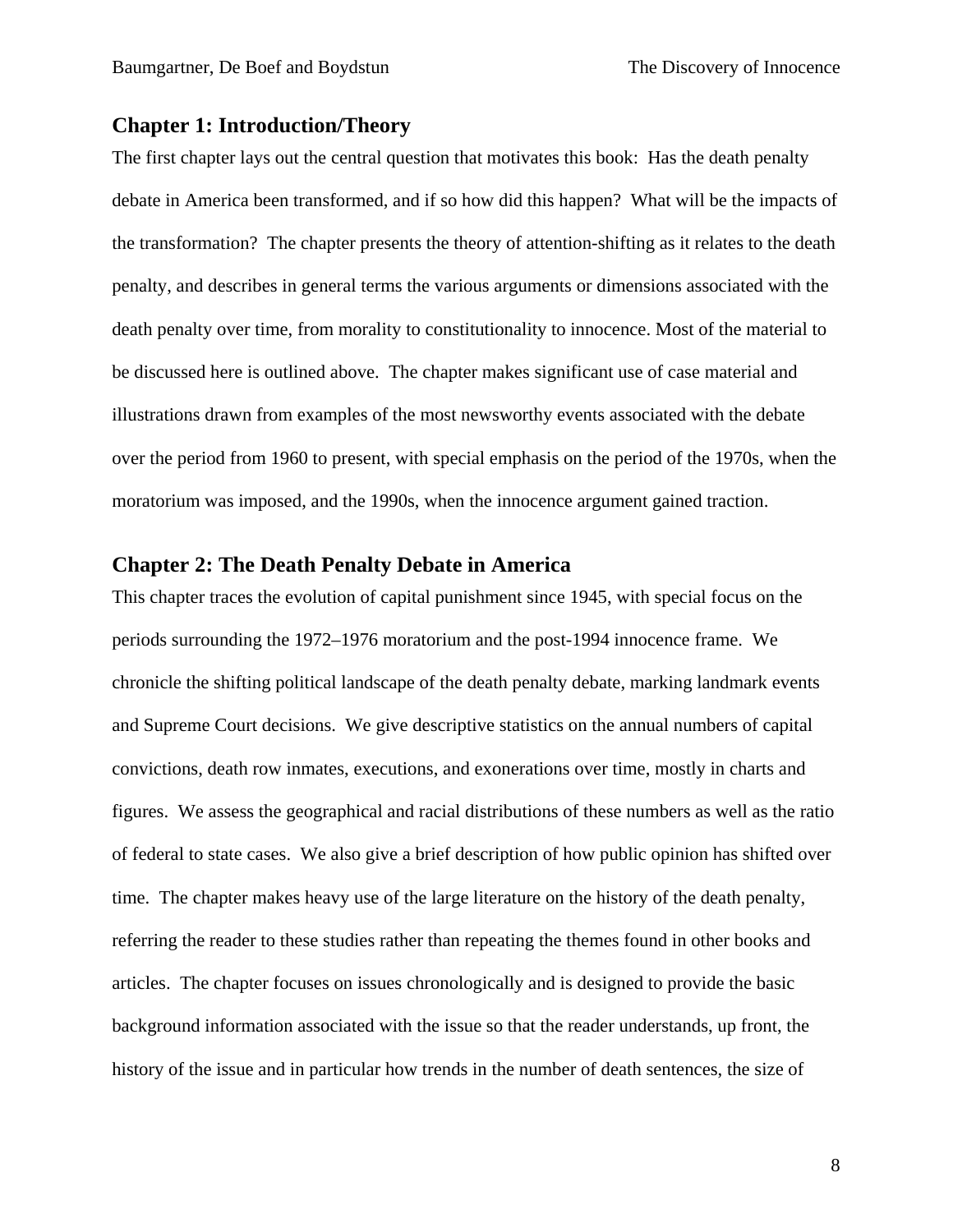death row, the number of executions, and the level of public support have varied over time. Later chapters will systematically analyze each of these trends.

### **Chapter 3: A Chronology of Innocence**

This chapter gives detailed treatment to the rise of attention to the innocence frame. We track national trends while paying special attention to events in Illinois, where the Governor commuted the sentences of all inmates on that state's death row after years of study and after concluding that the system itself was prone to error. Events in Illinois had tremendous resonance nationally and helped create the national surge of attention that we document to issues of innocence. We bring together into a single chronological narrative the following: high-profile sentencing verdicts, executions, and exonerations; landmark Supreme Court rulings; public events relevant to death penalty debate; and the growth of various advocacy groups and legal projects associated with the "innocence movement." We show that one type of organization in particular—the "hands-on" legal and journalistic groups centered in a few law and journalism schools—played a pivotal role in generating public interest in the questions of innocence. Academics and specialists had been documenting these issues for decades, but were never successful in generating the degree of public concern with the issue as happened during the 1990s. We show a steady growth, but no spikes, in exonerations over time. We document a dramatic rise in mobilization around the issue during the 1990s even though there were cases of exoneration in earlier decades. The "innocence movement" is unusual in that it cannot be called a broad social movement, but has its roots among lawyers, professionals, and academics.

### **Chapter 4: The Rise of the Innocence Frame**

This chapter focuses on the content of media coverage of the death penalty debate. It begins with a comprehensive review of the content of the over 3,600 articles on capital punishment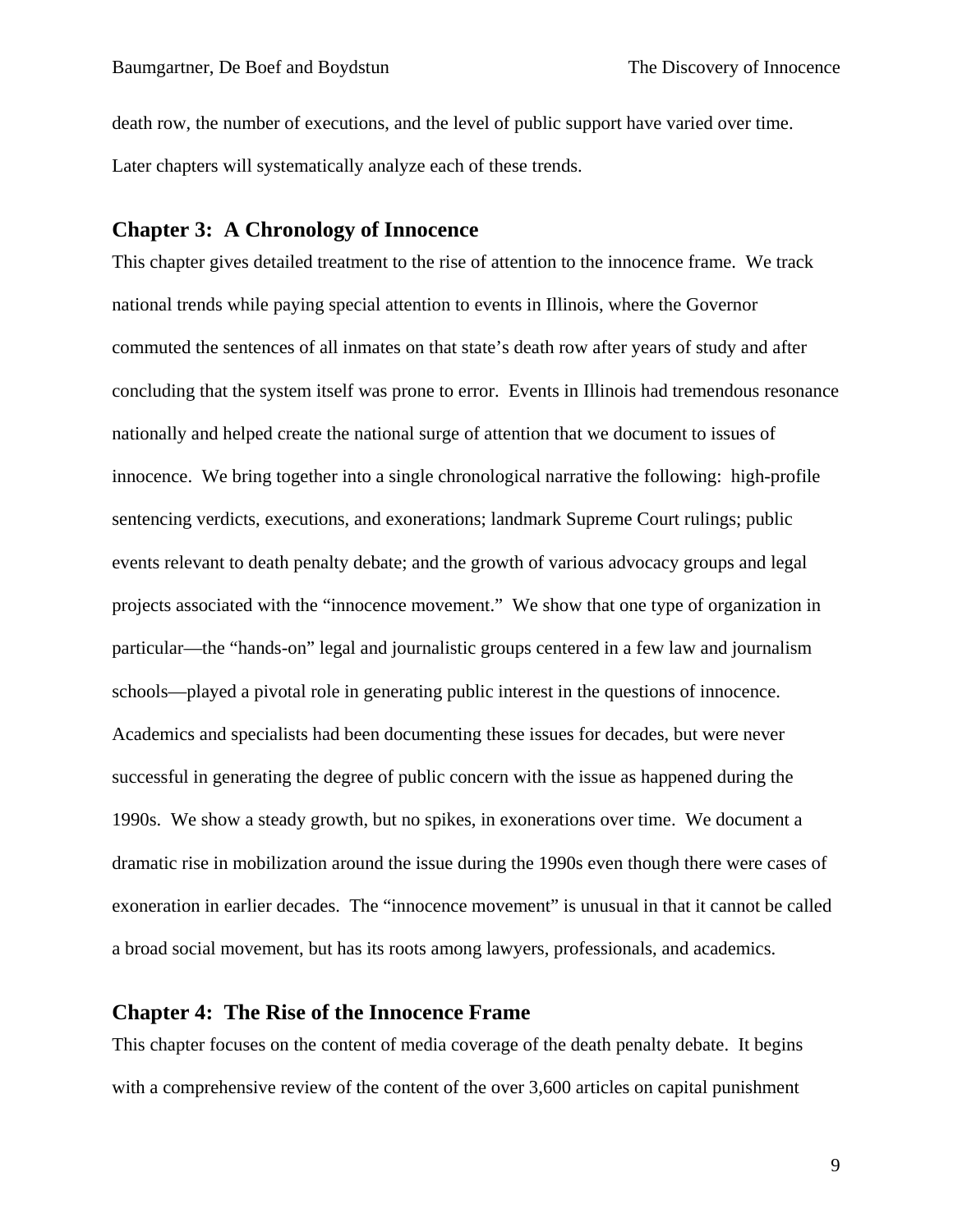appearing in the *New York Times* since 1960. Ours is the first systematic study of issuedefinition to apply such a detailed coding system to such a large dataset. Using a comprehensive list of 67 potential arguments that can be made about the death penalty, we trace the shifting foci of attention over time across seven main dimensions of debate: efficacy, morality, constitutionality, fairness, cost, the mode of execution, and international concerns. The data we collect show clear shifts in the definition of capital punishment over this time period, from the moral and constitutional frames of the 1960s and 70s to the innocence frame of the last decade and others in between. Of all the frames, the innocence frame is the single most powerful in terms of amount of attention; thus, we expect it to have the greatest impact on the political system. Across the entire data set, we find that the dimension a given news story employs consistently predicts that story's tone (pro-death penalty, anti-death penalty or neutral). Stories focusing on moral arguments, for example, are usually pro-death penalty, whereas almost all stories on the fairness dimension have an anti-death penalty tone. Similarly, stories mentioning the victim of a capital crime are predominantly pro-death penalty, while stories about the defendant are generally anti-death penalty. The frame determines the tone of the debate and, as we will demonstrate in Chapters 6 and 7 respectively, the tone of the debate has significant influence on public opinion and public policy.

In addition to our review of 45 years of coverage in the *New York Times*, we corroborate our findings with computer-based searches of ten major newspapers from 1980 to present. This analysis demonstrates that: 1) the *Times* is broadly consistent with amount of coverage in a range of papers (papers include the *Washington Post*, *Miami Herald*, *Houston Chronicle*, *Pittsburgh Post-Gazette*, *Seattle Times*, *Boston Globe*, *Chicago Sun-Times*, *Denver Post*, and *San Francisco Chronicle*); 2) that all these papers show a surge in attention to the innocence frame just as we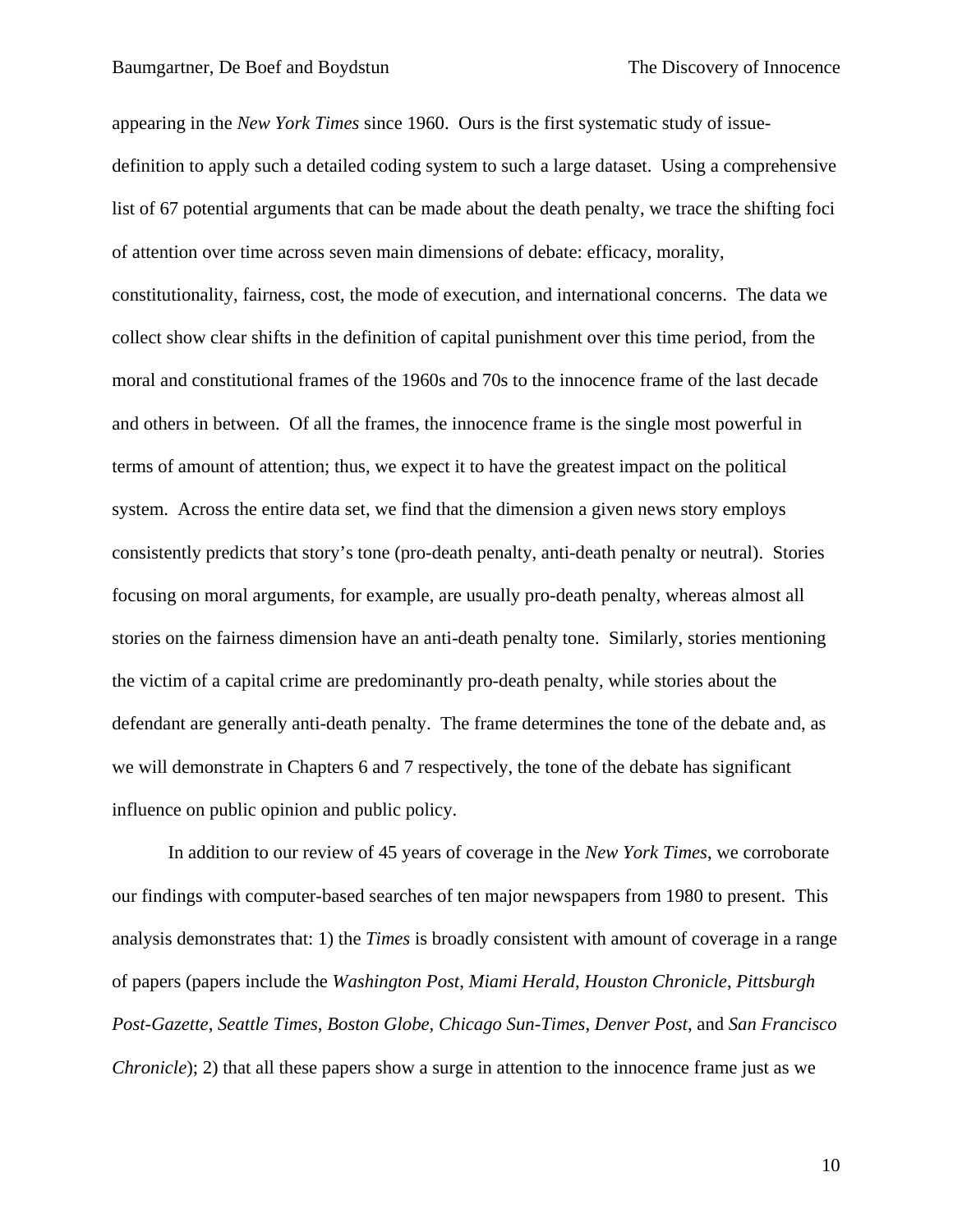documented with the *Times*; and 3) many of the more locally focused papers exhibit spikes and declines in coverage associated with local cases, with the *Times* and the Washington *Post* better reflecting national trends.

#### **Chapter 5: Innocence, Resonance, and Old Arguments Made New Again**

In this chapter we offer theoretical discussion of the mechanisms of issue-definition and a new methodology to match. We argue that *saliency* (how often a given set of arguments is used) is only one of three key components of the issue-definition process. Also important are *resonance*  (how many individual arguments move in tandem over time) and *persistence* (how long the frame lasts). We develop a new statistical approach, evolutionary factor analysis (EFA), in order to take these components into account. The method involves factor analyzing our set of 67 basic arguments within moving time windows to isolate those arguments in each window that dominate that historical period. When there are no patterns of arguments used in conjunction with other arguments, the debate is diffuse, cacophonous. When, on the other hand, use of one argument tends systematically to be accompanied by use of specific other arguments, then we can identify statistical patterns of resonant themes in the debate.

Indeed, the data show consistent patterns associated with the dominant foci of attention throughout the historical period of study, including periods when morality and constitutionality were the dominant questions. Further, our method gives us an indication of the power of an argument since we can measure its resonance, salience, and persistence. Through this method, we see that the innocence frame is not only the most salient of all the frames in the modern history of the death-penalty debate; it is also the most resonant and the most persistent. We also demonstrate that although this frame is driven by a few core arguments regarding wrongful conviction, calls for a moratorium, and the availability of DNA evidence, several other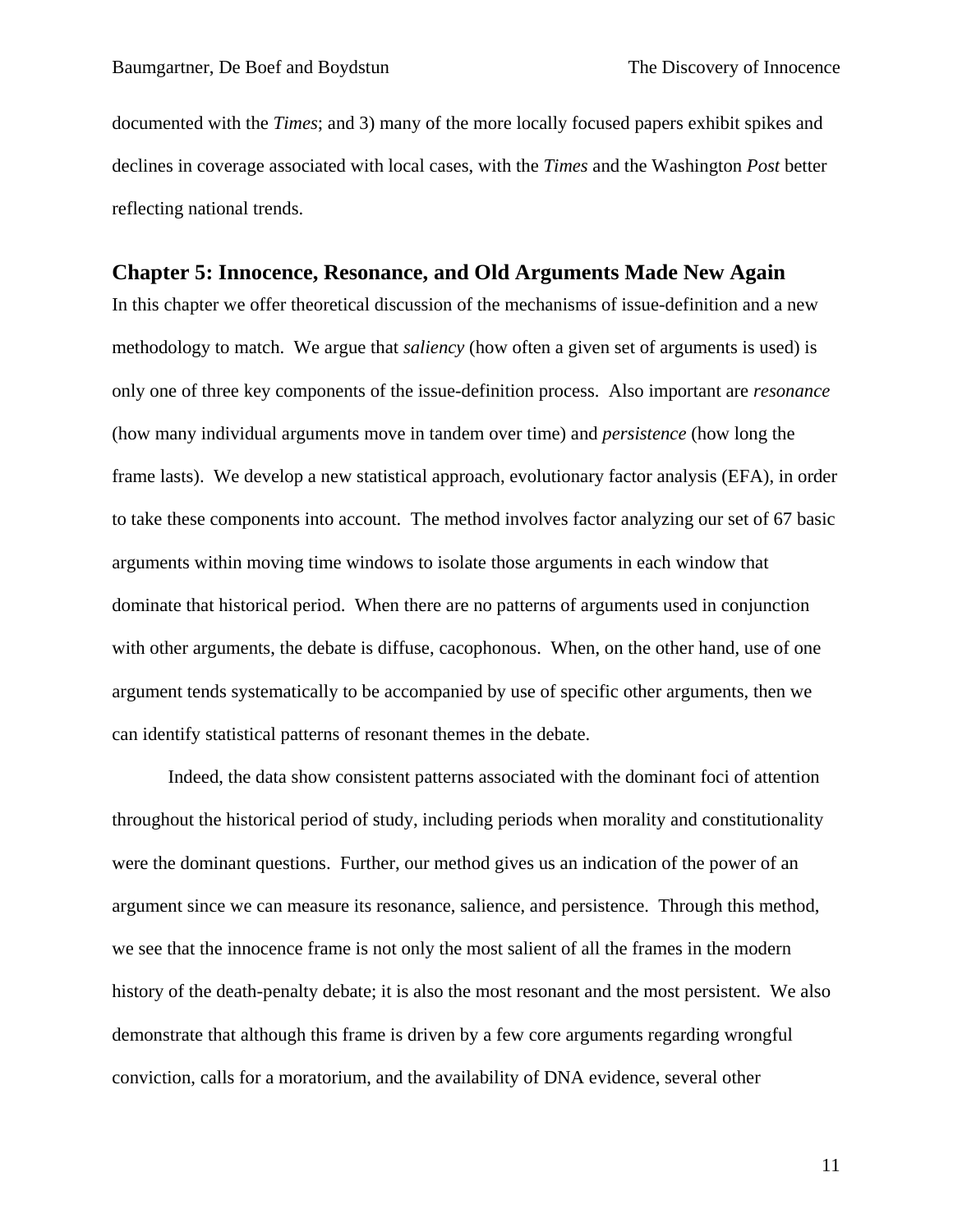arguments that have been raised—unsuccessfully—at other points in time are now finding traction in the death penalty debate by "piggy-backing" on the innocence frame.

Thus, our technique allows us to see the re-emergence of perennial debates such as the argument that the system has a significant racial bias, or that the system harbors tremendous geographical arbitrariness and perverts the equal protection of the laws by making criminals in some jurisdictions liable to a death sentence while those guilty of the same crimes in other areas of the country are not. Our analysis of resonance allows us to show that these arguments, made unsuccessfully in isolation, grew to constitute a more coherent cluster with the rise of the innocence frame. The resulting cluster of arguments is more convincing because of its resonance than any of the individual arguments would be taken alone. These methods allow a recreation of the substance of the debate and help to explain why the new innocence frame is so powerful. It is powerful, in part, because it is not entirely new. Rather, it gives a new frame, or a coherent overall structure, to a number of arguments that have, in fact, been around for decades.

## **Chapter 6: Framing and Public Opinion**

This chapter builds a model of public opinion, showing how aggregate levels of public support for the death penalty have changed over time since 1960 and how these changes relate to argumentation, framing, and the discovery of innocence. The innocence argument is unlike other arguments in the history of public debate on the death penalty since it does not demand that supporters of capital punishment admit that their previous attitudes are based on a faulty moral view. Rather, it asks a far easier question: Regardless of your views on capital punishment in theory, is it possible that serious practical problems are associated with the actual functioning of the justice system, resulting in occasional errors? This chapter develops a time-series statistical model to show the impact of framing on public opinion.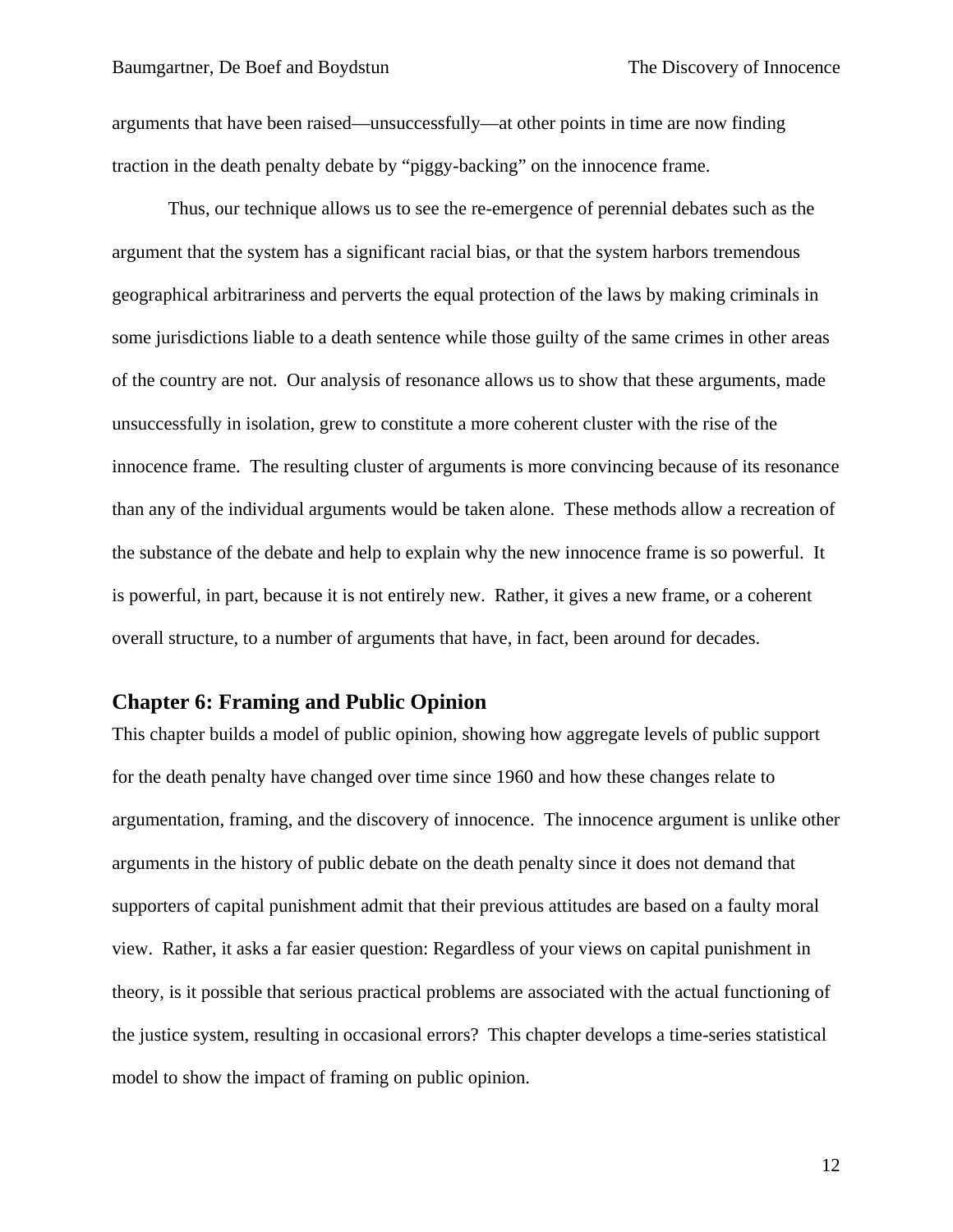Our model is based on a comprehensive review of over 250 national surveys, the most complete compilation of such surveys so far assembled. We use a sophisticated mathematical algorithm (explained in the appendix) to incorporate as many survey questions as possible into our series, even those using slightly different question wordings, creating a more complete and robust time series for public opinion. (As long as each single question wording was itself asked multiple times over the series, the algorithm allows us to combine these into a single trend over time.) Controlling for relevant political background variables as well as for the number of homicides, the analysis shows clearly the impact of the tone of media coverage. This framing effect is over and above the actual number of exonerations, the number of homicides, and other control variables. We use media coverage as an indicator of the nature of public discussion, so it makes sense that as people discuss the issue in different ways, focusing on one dimension of the debate or another, public opinion would shift in response. The increase in public support for the death penalty during the 1970s, 1980s, and the early-1990s was clearly associated with increased pro-death penalty news coverage, and the shift in this coverage since the mid-1990s, a result of the rise of the innocence frame, is clearly and powerfully linked with declining public support.

### **Chapter 7: Framing and Policy Change**

Not only does issue-definition affect public opinion, but it drives policy as well. In parallel to Chapter 6, this chapter develops a model of policy change. We use the annual number of death sentences as the best single indicator of the state of public policy in this area. This number has ranged widely across the period from 1960 to present, generally declining from 1960 to 1972, fluctuating tremendously during the period surrounding the reinstatement of capital punishment in 1976, growing inexorably during the late-1970s through the mid-1990s, and declining precipitously since then. It is the single best indicator of the state of capital punishment in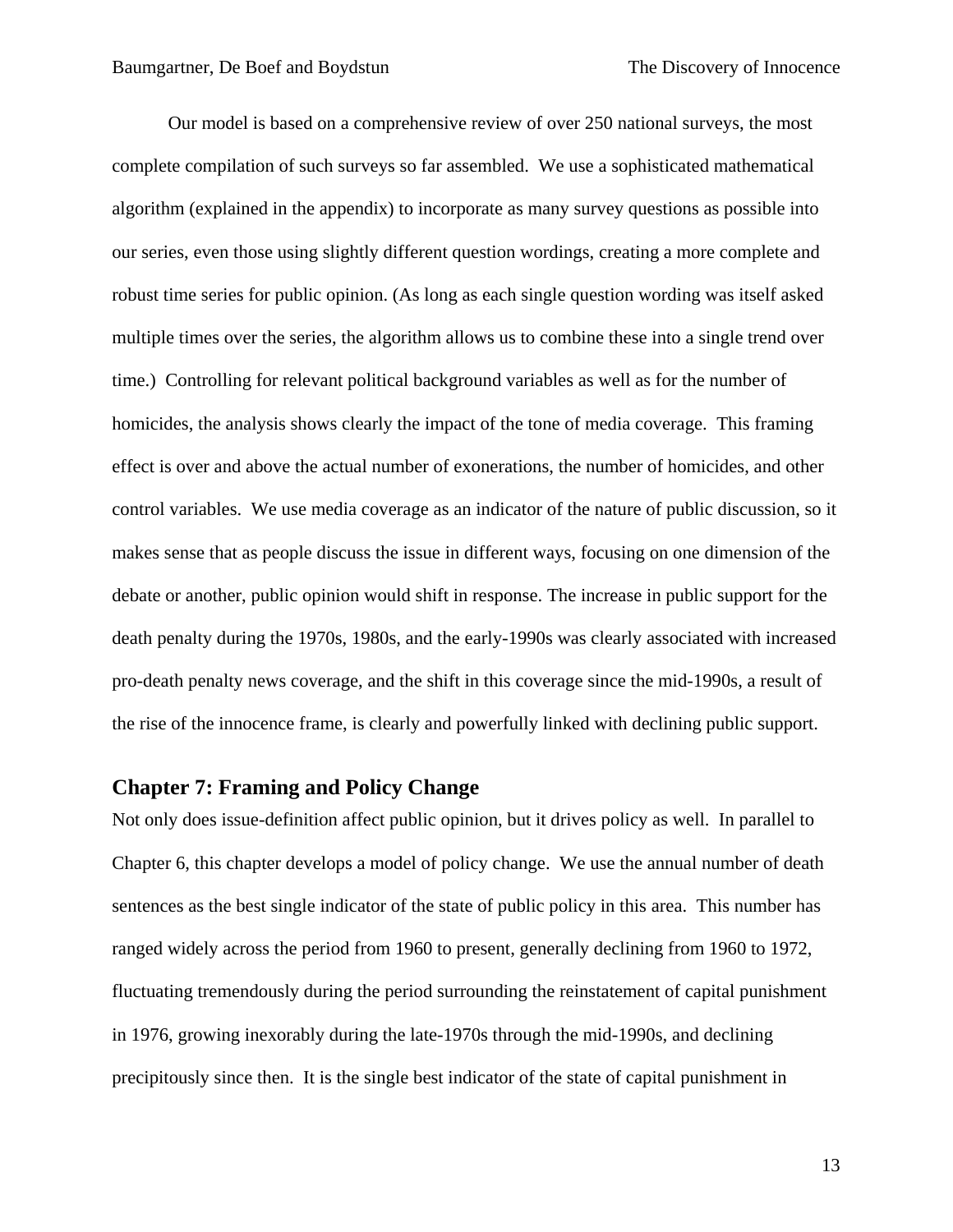America, reflecting the actions of juries as well as the strategic decisions of prosecutors as they elect to bring capital charges partly with respect to their likelihood of winning the case. As in the previous chapter we develop a statistical model to predict death sentences, including appropriate controls such as for the number of homicides, the number of states imposing the death penalty, and the number of death sentences in the previous year. Our question is whether framing effects remain apparent even after controlling for these other factors, and our results show very strong effects. The results demonstrate that framing effects are significantly greater than other important factors, including the number of homicides. The substantive effect of shifts in framing indicate that media effects alone account for a decline of over 100 death sentences per year in recent years; the number attributable to declining homicide rates is about one-quarter as much.

#### **Chapter 8: Conclusion**

The death penalty debate has been transformed over the past ten years by a rediscovery of some old arguments. As public attention has focused on the question of "innocence," aided by increased public understanding of problems in police crime labs, DNA testing, and significant publicity associated with cases where inmates have been exonerated often after having served more than a decade on death row, public opinion and public policy have both shifted. The death penalty is in decline. All this comes at a time of a War on Terror, during the Presidency of George W. Bush, and with many national leaders expressing strong support for the morality of the punishment. Morality is no longer the main focus of discussion, however; errors and imperfections in the system have replaced morality and constitutionality as the central points of attention.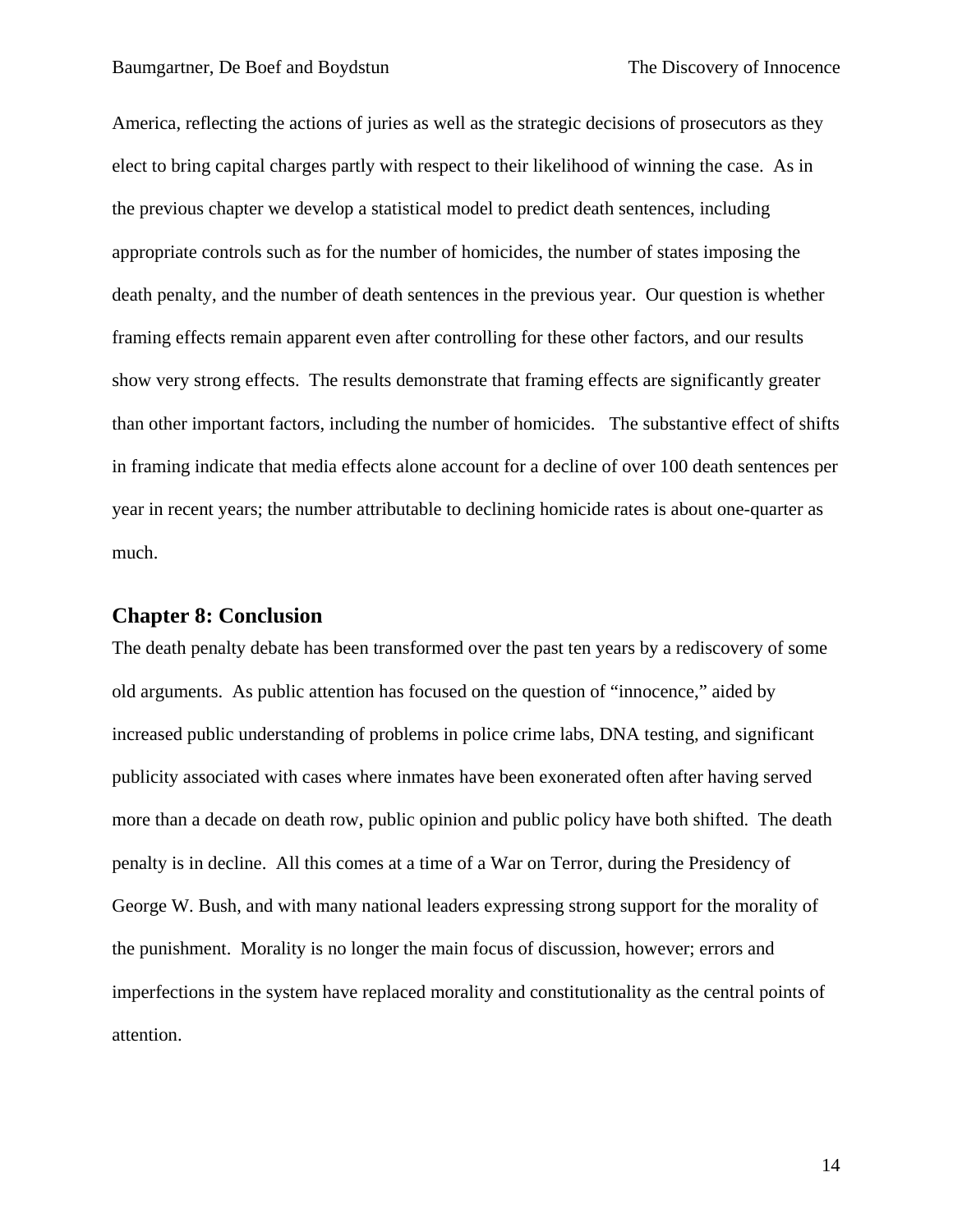We conclude the book with a discussion of the future of the death penalty and with reflections on the causes of policy change more generally. Like any issue, the death penalty elicits concerns on many dimensions; in this case about morality, constitutional procedure, race, class, fairness, and other issues. The theoretical perspective we have used in this book reflects a bounded-rationality view on the policy process emphasizing the expectation that, at any given time, political leaders and members of the public will focus their attention on a small subset of the complex and disparate set of questions associated with any policy. In the case of the death penalty, the most remarkable element here is that morality has been displaced as the foremost question of concern. Most Americans have a moral opinion about the death penalty. Some support it because their moral and religious views suggest that justice demands that no one be allowed to "get away with murder." Others oppose it on moral grounds, preferring punishment by jail time and not wanting to condone "state murder." It is very difficult to debate issues such as this one which are so firmly based in people's moral views of right and wrong. For many Americans, these are core tenants of their religious beliefs, and they are not up for negotiation. Further, making our case even more surprising, a firm majority of Americans have religious or moral views supporting, rather than opposing, the death penalty. Attendance and membership in fundamentalist churches has increased dramatically over the past thirty years; affiliations with liberal congregations have declined. The trends toward increased support for the death penalty through the 1970s and 1980s seem unsurprising, given all this; the surprise is in the rise of the innocence frame in the past ten years.

The death penalty has been put into decline in spite of these moral questions. Advocates for change have successfully steered debate away from these issues to a new set of issues that avoid the moral debate altogether. As more and more Americans have become familiar with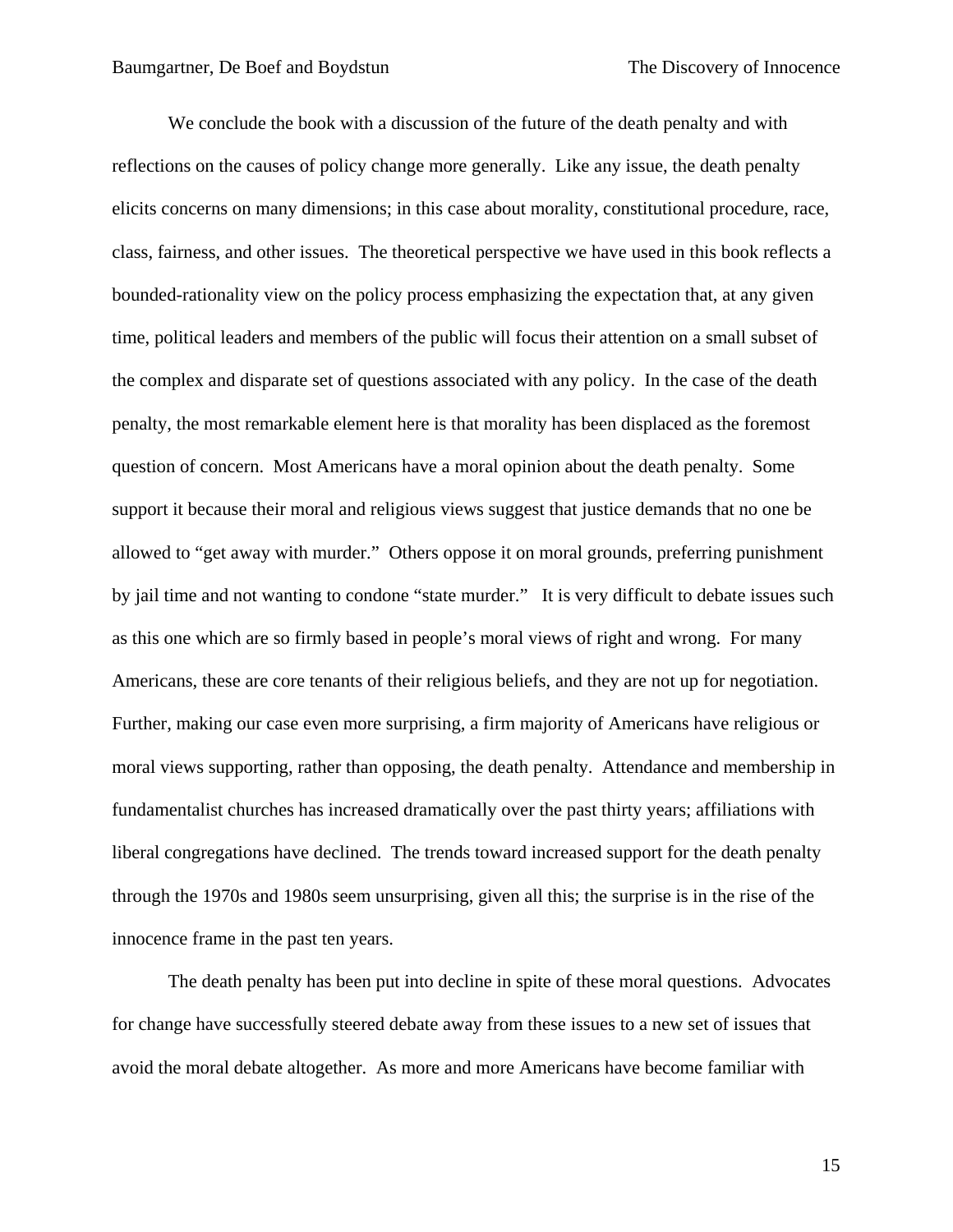concerns about innocence and flaws in the administration of justice, they have been asked a difficult question: Can we be certain that the system can process thousands of cases each year and never make a single mistake? Focusing attention on the possibility of errors rather than on questions of morality does not challenge the moral views of those who support capital punishment. Rather, it shifts the debate from a theoretical one to a practical one. No matter what your views in theory, the new argument goes, can we be sure that a human-designed institution, run by the government, can work with no flaws whatsoever? The strength in this argument is partly in what it does *not* ask of those who support capital punishment: Specifically, it does not ask them to come to any conclusion about their moral or religious views on the matter. It simply changes the subject.

Changing the subject is a fundamental strategy of political debate. Jones and Baumgartner have developed an entire theory of policy change in America relating to how attention shifts, inevitably, from topic to topic across a wide range of policy issues. Because we are never able to address all elements of a complex debate, they write, our attention is necessarily focused only on a small part of the available information at any given time. The death penalty debate illustrates this model of attention-shifting perfectly. While it is not clear that any of those promoting the new innocence frame could ever have controlled or predicted its development, there is no surprise whatsoever that, once the new frame became so dominant, public opinion and public policy would respond. That is how American democracy works. In fits and starts, we move from one direction in public policy, justified by a given set of understandings of the underlying problem, to another. The model of attention-shifting that we have followed here, with its emphasis on the impact of framing on the subsequent policy response, is central to how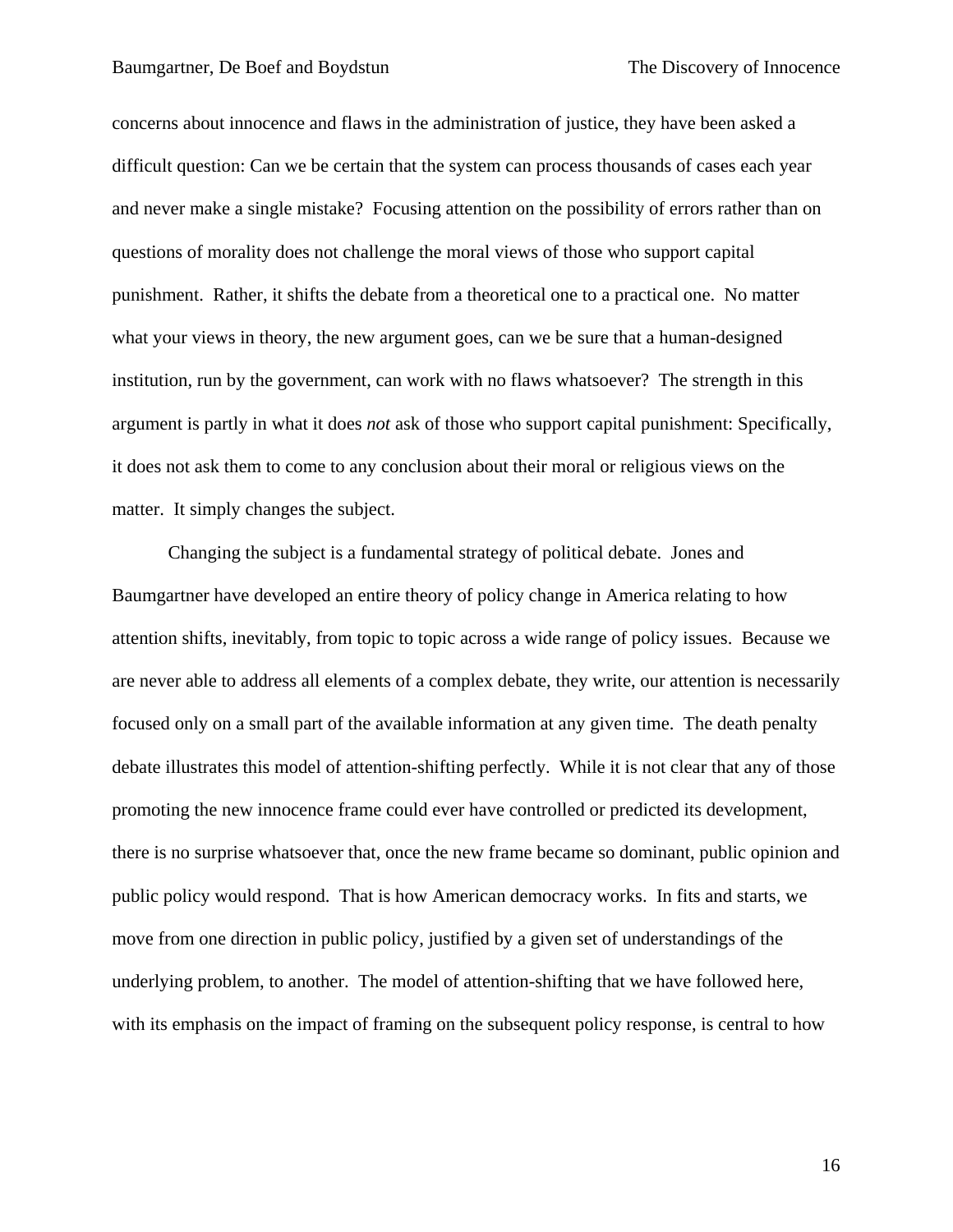policies are made and revised in all areas of American government. For the death penalty, the discovery of innocence may well be the beginning of the end.

### **Appendix: Data Sources and Methodology**

We describe the data collection and coding procedures we employed to analyze all *New York Times* stories on capital punishment from 1960 through 2005. Similarly, we explain each of our data sources in detail here, as well as our methodological techniques: Lexis-Nexis searches of ten leading newspapers; our factor-analysis techniques; our public opinion data; all other data series (homicides, death sentences, death row, executions, exonerations, number of states employing the death penalty, etc.), and technical questions not appropriate for coverage within the text.

### **Comparable Books**

There is no book that covers the same material as we cover here. Here we mention some books addressing similar issues. We list separately those books relating to the death penalty itself and those with a more general theoretical view on policy change.

Books in criminal justice / death penalty

- Banner, Stuart. 2002. *The Death Penalty: An American History*. Cambridge: Harvard University Press.
- Bedau, Hugo, and Paul Cassell, eds. 2004. *Debating the Death Penalty*. New York: Oxford University Press.
- Bedau, Hugo Adam, ed. 1997. *The Death Penalty in America: Current Controversies*. New York: Oxford University Press.
- Forst, Brian. 2004. *Errors of Justice*. New York: Cambridge University Press. (A general study of errors in the justice system, not limited to capital punishment.)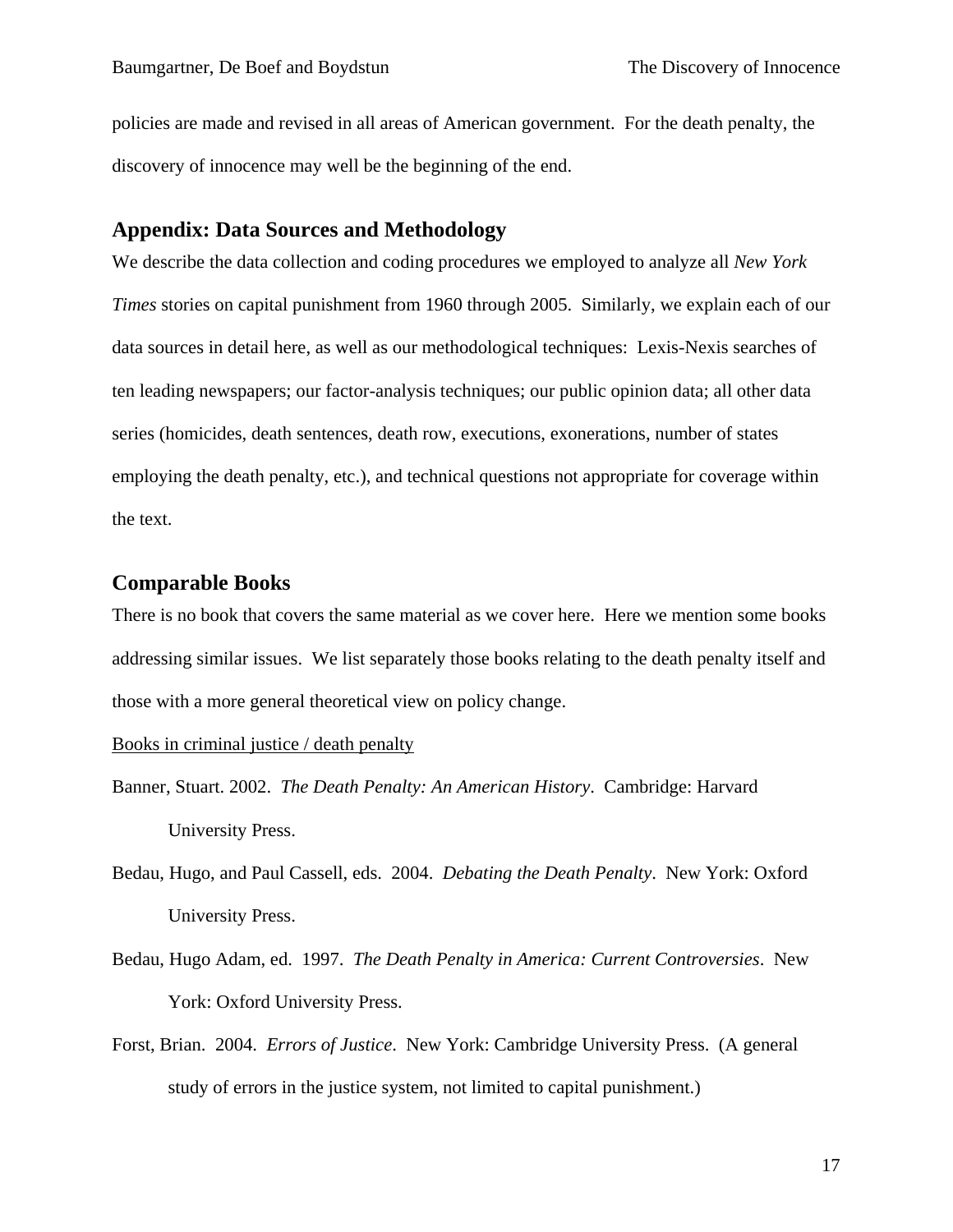Radelet, Michael L., Hugo Adam Bedau, and Constance E. Putnam. 1992. *In Spite of Innocence*. Boston: Northeastern University Press.

Sarat, Austin. 2001. *When the State Kills*. Princeton: Princeton University Press.

Zimring, Franklin E. 2003. *The Contradictions of American Capital Punishment*. New York: Oxford University Press.

Books in political science on policy change and framing:

- Baumgartner, Frank R., and Bryan D. Jones. 1993. *Agendas and Instability in American Politics*. Chicago: University of Chicago Press.
- Carmines, Edward, and James A. Stimson. 1989. *Issue Evolution: Race and the Transformation of American Politics.* Princeton: Princeton University Press.
- Jones, Bryan D., and Frank R. Baumgartner. 2005. *The Politics of Attention: How Government Prioritizes Problems*. Chicago: University of Chicago Press.

#### **Audience / Market**

There is a substantial audience among those interested in the death penalty debate. They will appreciate parts of our book including those demonstrating the power of the innocence argument and its effect on public policy. They will not like the fact that we are not lawyers and we do not focus on constitutional issues. We feel that those issues are well treated already in the literature (above) and our focus is elsewhere. Further, our analysis is more statistical than is common in this market. (However, we have emphasized graphs and figures over heavy statistics and we believe the book is quite readable.) Books above published by Cambridge, Princeton, and Oxford show that university press outlets have significant experience in this area.

There may be some room for general interest readership because of the topic and the large number of people interested in the question. Within law schools, journalism schools,